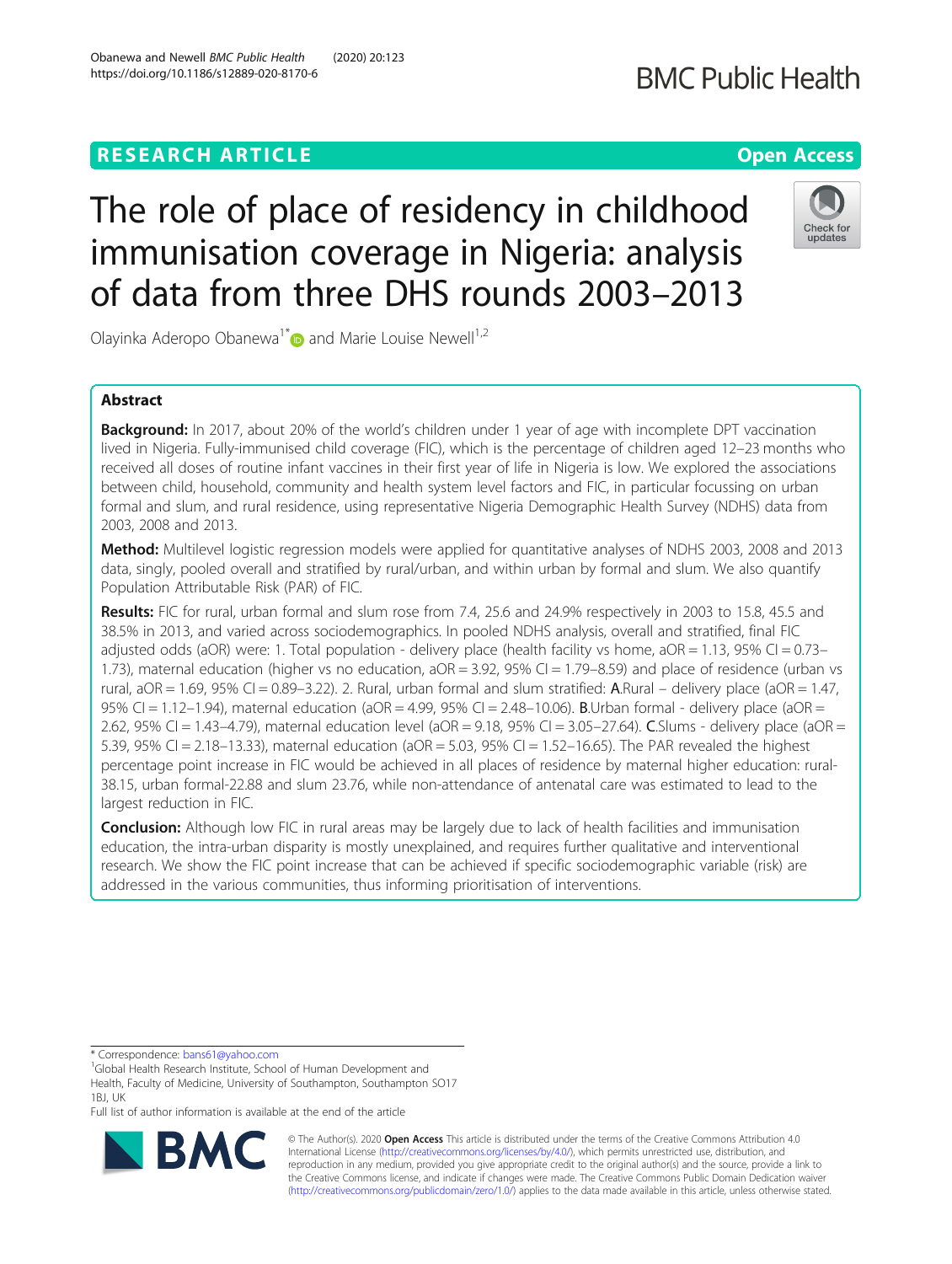## Background

Childhood immunisation is a cost-effective public health tool [\[1](#page-11-0)], resulting in the eradication of small pox, and elimination of polio in many countries, and drastically reducing morbidity and mortality caused by Diphtheria, Poliomyelitis, Pertussis, Tetanus, Measles and, more recently, Haemophilus influenzae type b, Streptococcus pneumoniae, Rotavirus, and Hepatitis B [[1,](#page-11-0) [2](#page-11-0)]. However, the burden of vaccine-preventable child deaths remains substantial [\[3](#page-11-0)].

Nigeria has Africa's largest under age 1 year population, but one of the lowest immunisation coverage  $[4, 5]$  $[4, 5]$  $[4, 5]$  $[4, 5]$ ; about 20% of the world's children under 1 year of age with incomplete DPT vaccination in 2017 lived in Nigeria [\[4](#page-11-0)]. Maternal education, antenatal care attendance and place of delivery, religion and place of residence have been reported to be associated with childhood vaccination in Nigeria [\[6](#page-11-0)–[9](#page-11-0)].

Immunisation rates are generally worse in rural than urban areas  $[6-9]$  $[6-9]$  $[6-9]$ , and studies in Asia and the near East [[10\]](#page-11-0), India [[11\]](#page-11-0), Kenya [[12\]](#page-11-0) and Nigeria [[13](#page-11-0)] have reported lower rates of immunisation coverage in slums than in formal urban areas. The rapid urbanisation in Nigeria may become a further barrier to childhood immunisation uptake, with growth of urban slums [\[14](#page-11-0), [15](#page-11-0)], overstretched urban health facilities [[16\]](#page-11-0), leading to decreased health service quality and reduced access to health and immunisation services [[13](#page-11-0)]. Hence the need to seek evidence to first, maintain and improve the relatively higher urban immunisation coverage compared to rural coverages, increase the rural coverages and lastly, reduce the prevalence of urban formal and slum immunisation disparity in Nigeria.

We will contribute to understanding of the associations between child, mother/family, community and health system level factors and immunisation coverage of routinely-provided immunisation in infancy, in particular focussing on urban formal and slum, and rural place of residence, in Nigeria, with the use of multilevel logistic regression and population attributable risk analyses on the available Nigeria Demographic Health Survey (NDHS) data from 2003, 2008 and 2013.

### Method

## Datasets

Nationally representative Demographic and Health Surveys (DHS) were carried out in Nigeria in 2003, 2008 and 2013. DHS population samples were randomly selected in a three-stage probability sampling process, with targeted number of households based on Nigeria's population census [\[17](#page-11-0)–[19\]](#page-11-0). These DHS reports are publicly available; datasets are accessible upon application including study aim and analytical plans from DHS MEASURE (<https://www.dhsprogram.com/>).

The outcome of interest here was fully immunised child coverage (FIC), a dichotomous variable defined as receipt of all routine infant vaccines (Bacillus Calmette Guerin (one dose), Oral Polio Vaccine (three doses), Diphtheria-Pertussis-Tetanus (three doses), Measles (one dose)) and reported for children aged 12–23 months [\[17](#page-11-0)–[19\]](#page-11-0). This information was determined from the vaccination cards, and where not available from mothers' recall. Sociodemographic variables were selected based on the reviewed literature and authors' experience, and grouped into three levels: child, household and community; variables were either taken straight from the DHS or recoded as appropriate:

## Child level

birth order (first, second and third, fourth and fifth, sixth or more), sex (female, male), place of delivery (health facility, and home/other), maternal antenatal care attendance (at least one ANC visit, none, don't know/Missing).

#### Household factors

maternal education (no formal education/primary/secondary/higher), sex of household head (female/male), religion (Christianity/Islam/traditionalist and others) as provided in DHS. Maternal employment status (no/yes), maternal age at the child's birth (14–19/20–29/30–39/ 40–49 year), maternal marital status (never married/married/no longer married), who decides on expenditure of maternal income (mother alone/mother and spouse/ spouse alone/no income mother), media exposure (no/ yes) and urban/rural-specific Household wealth (poor/ middle/rich) were recoded from the raw DHS data.

#### Community level factors

place of residence (rural, urban formal, urban slum): two (improved water and sanitation) of the five UN HABI-TAT slum indicators (durable housing, overcrowding and security of tenure) [[20,](#page-11-0) [21](#page-11-0)] were used to stratify the urban settlement. The absence of information on the house wall type in the 2003 DHS led to non-inclusion of the wall as an indicator. The roof or floor quality was not chosen because as people become richer, their roofs and floors may be changed irrespective of where they live and this indicator was thus considered less appropriate in this setting. With the culture of "co-sleeping" with children and polygamous families being common in all settings, overcrowding was deemed not appropriate to define a slum household. Finally, information on the indicator of security of tenure was not available in the DHS datasets. Regions: Northcentral, Northeast, Northwest, Southeast, Southsouth and Southwest. Distance to the nearest health facility was grouped as reported a big problem or no/not a big problem. Interaction terms were developed with place of residence as appropriate.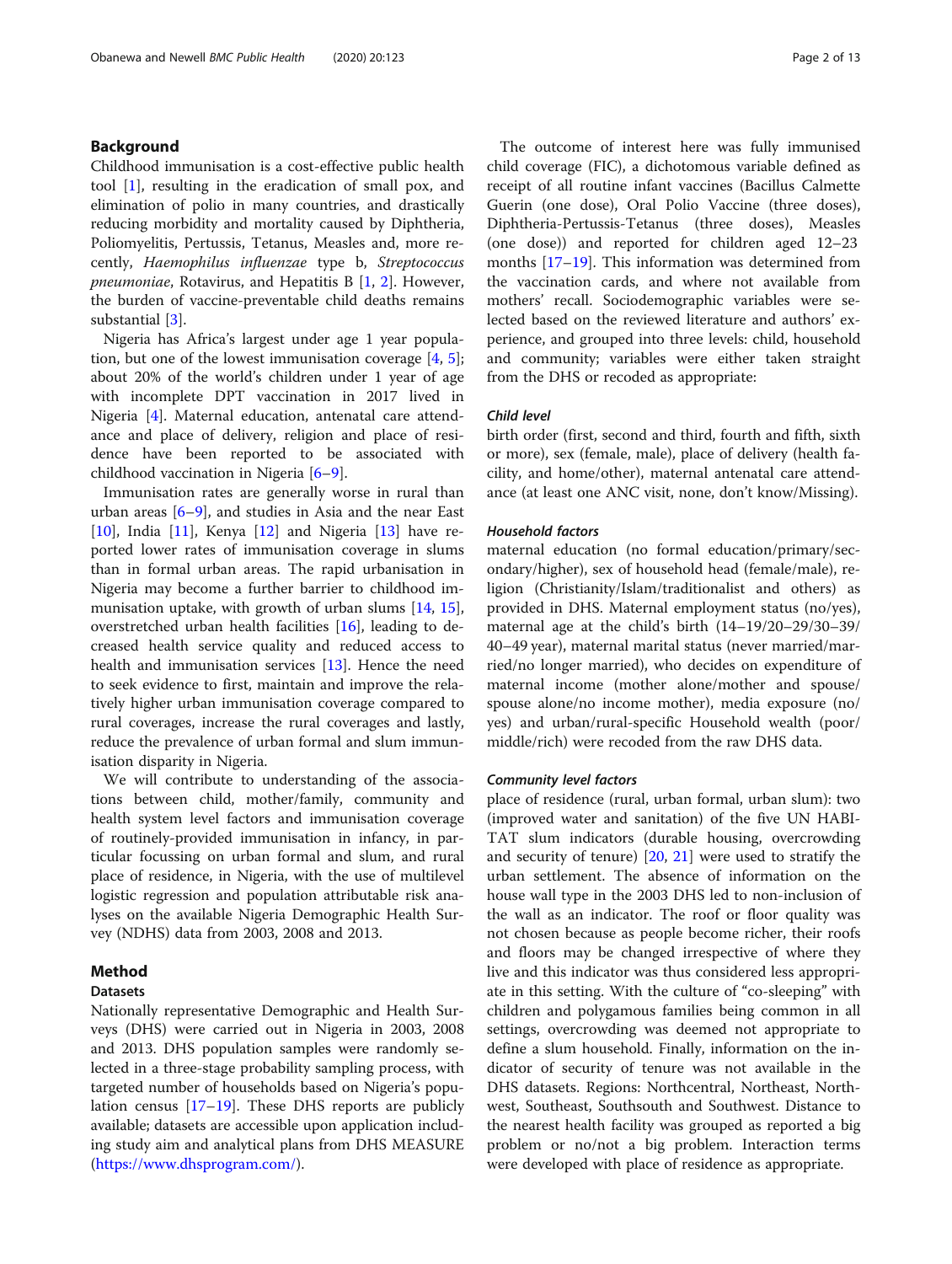## Statistical methods

The three DHS datasets were used in two ways: 1. Separate and pooled analyses of the three NDHS datasets to identify the patterns of association between the FIC and sociodemographic factors, quantifying the independent association with place of residence, and differences over time; 2.Stratified analysis (rural, urban formal and urban slums) of the pooled dataset.

Descriptive analysis was expressed as numbers, frequency and percentages; differences in immunisation coverage between categories of the sociodemographic variable were tested using the chi-square test.

The association between variables and the dependent variable, FIC, was assessed in logistic regression. Variables not statistically significantly (pvalue > 0.05) associated with FIC in univariate analysis, or which displayed multicollinearity using the variance inflation factor (VIF) were not included in the regression models. In the pooled datasets for the first set of analyses, multilevel logistic regression included four models: Model 0 had place of residence and DHS year, Model 1 included child level factors, Model 2 child and household factors and the full Model 3 child, household, community factors and interaction terms for place of residence with maternal education level, household wealth, maternal ANC attendance, place of child delivery and mothers birth age. These five interaction terms were based on their significant association with full immunisation. In the stratified analyses, the three-level multilevel logistic regression included four models: Model 0 had only the dependent variable (FIC), Model 1 included child level factors, Model 2 child and household factors and the full Model 3 child, household and community factors. Model goodness of fit was assessed with the Akaike Information Criterion (AIC) [\[22](#page-11-0), [23](#page-11-0)].

Finally, we estimated the population attributable risk (PAR) [[22,](#page-11-0) [23\]](#page-11-0) to explore the increase or decrease in FIC that can be achieved with optimum levels of specific sociodemographic variables (eg all mothers having higher education, all deliveries being in the health facilities) in any place of residence. PAR was calculated after fitting a simple logistic regression of FIC and each sociodemographic variable. The PAR values are presented in percentages and 95% significant confidence interval for each sociodemographic variable category in the different places of residence. All statistical analyses were done with STATA version 14.

## Results

## Description

The number of households interviewed rose from 7225 in 2003, to 34,070 in 2008, and 38,522 in 2013, with a total of 79,817 in the pooled dataset (Table 1). The number of children aged 12–23 months increased from 999 in 2003 to 5900 in 2013. In all three surveys, about twothirds of the children resided in rural areas; 15.5% of all children aged 12–23 months in the pooled dataset resided in slum areas. FIC was lowest in rural areas, with slum FIC coverage higher than in rural but lower than in urban formal areas.

Table 1 Description of the 2003, 2008 and 2013 Nigeria Demographic and Health Surveys

|                                                         |            | Demographic and Health Surveys |             |              |  |
|---------------------------------------------------------|------------|--------------------------------|-------------|--------------|--|
|                                                         | 2003       | 2008                           | 2013        | Pooled       |  |
| Number of clusters (communities)                        | 365        | 888                            | 904         | 2157         |  |
| Number of households                                    |            |                                |             |              |  |
| Selected                                                | 7.864      | 36,298                         | 40,320      | 84,482       |  |
| Occupied                                                | 7327       | 34,644                         | 38,904      | 80,875       |  |
| Interviews conducted                                    | 7225       | 34,070                         | 38,522      | 79,817       |  |
| Response rate (%)                                       | 98.6       | 98.3                           | 99.0        | 98.7         |  |
| Total number of children aged 12-23 months (% of total) |            |                                |             |              |  |
| Rural                                                   | 687 (68.8) | 3447 (69.7)                    | 3787 (64.2) | 7920 (66.9)  |  |
| Formal urban                                            | 104 (10.4) | 781 (15.8)                     | 1203 (20.4) | 2087 (17.6)  |  |
| Slum                                                    | 208 (20.8) | 718 (14.5)                     | 911 (15.4)  | 1836 (15.5)  |  |
| Total                                                   | 999 (100)  | 4945 (100)                     | 5900 (100)  | 11,844 (100) |  |
| Fully Immunised Child coverage (%)                      |            |                                |             |              |  |
| Rural                                                   | 7.4        | 16.2                           | 15.8        | 15.2         |  |
| Formal urban                                            | 25.6       | 42.7                           | 45.5        | 43.5         |  |
| Slum                                                    | 24.9       | 31.9                           | 38.5        | 34.4         |  |
| Total                                                   | 12.9       | 22.7                           | 25.3        | 23.2         |  |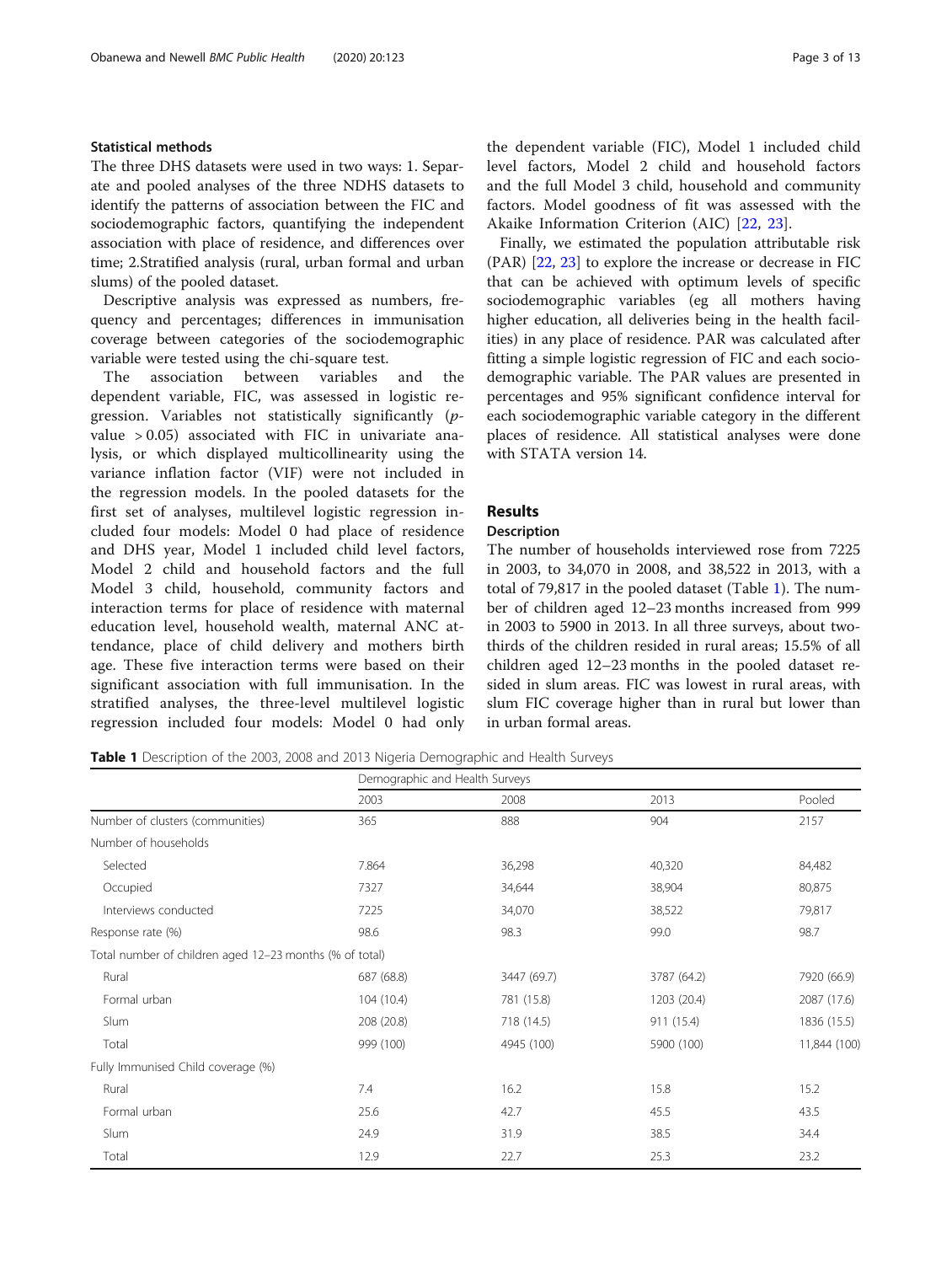#### Multilevel analysis of the pooled dataset

Place of residence was significantly associated with FIC, with urban children more likely to be fully immunised than children in rural communities, and those in urban formal areas having higher odds than those in slums (Table [2\)](#page-4-0). However, with the introduction of community variables and interaction terms in Model 3, FIC for an urban child (adjusted Odds Ratio (aOR) =1.60, 95% CI = 0.60–4.24) compared to the rural child remained higher, but was no longer statistically significant. FIC odds significantly increased over time, Model 0, with 2013 NDHS (aOR = 3.08, 95% CI = 2.21–4.29) higher than 2008 NDHS (aOR = 2.01, 95% CI = 1.46–2.77), which was higher than the reference, 2003 NDHS; this pattern was also seen in the subsequent models.

After controlling for child, household, community level variables and fitting interaction terms in model 3, odds and significance of the relationship between FIC and independent variables were reduced but with similar intra-variable trends. Maternal antenatal care attendance  $(aOR = 8.45, 95\% \text{ CI} = 5.21 - 13.69)$  increased FIC odds. Maternal education was also associated with FIC: compared to mothers without formal education, FIC odds of mothers with primary education was  $77\%$  higher (aOR = 1.77, 95% CI =  $1.29-2.44$ ), and for mothers with secondary and with higher education odds increased by 167%  $(aOR = 2.67, 95\% \text{ CI} = 1.64 - 4.36)$  and 292%  $(aOR = 3.92,$ 95% CI = 1.79–8.59) respectively. Children of Christian households  $(aOR = 2.36, 95\% \text{ CI} = 1.81 - 3.08)$  were more likely to be fully immunised than those from Muslim homes. FIC odds increased by at least 135% with maternal age 20 years and above compared to age 14–19 years. Children from media-exposed homes  $(aOR = 1.91, 95\%)$  $CI = 1.50 - 2.41$ ) were at higher odds of being fully immunised than peers from households that were not. Children whose mothers resided in Northeast (aOR = 0.56, 95%  $CI = 0.40 - 0.78$  or Northwest (aOR = 0.30, 95%  $CI = 0.21 -$ 0.44), and those who saw distance to the health facility as a big problem were less likely to be fully immunised.

Of the interactions between place of residence and maternal education  $(aOR = 1.03, 95\% \text{ CI} = 0.91 - 1.17)$ , household wealth (aOR =  $0.90$ ,  $95\%$  CI =  $0.74-1.09$ ), maternal antenatal care  $(aOR = 0.89, 95\% \text{ CI} = 0.69 - 1.13),$ place of delivery  $(aOR = 1.38, 95\% \text{ CI} = 1.08 - 1.76)$  and maternal age at birth (aOR = 0.92, 95% CI = 0.79-1.06), only the interaction between place of residence and place of delivery was significant.

## Multilevel analysis of pooled NDHS dataset stratified by place of residence

The associations between FIC and sociodemographic variables were further explored in multilevel logistic regression analyses of the pooled dataset stratified by rural, formal urban and slum. Only Model 3 (final) is

presented in Table [3](#page-6-0) (with details on all Models in Additional file [1:](#page-10-0) Tables SA, SB and SC).

In each setting, factors significantly associated with FIC were place of delivery, maternal ANC attendance, maternal education level and region. FIC was significantly associated with birth order in urban formal and slums, religion in rural and slums, maternal age in rural and urban formal, media exposure and distance to the health facility in rural areas, and with current maternal marital status and decision-maker of maternal income in slums. FIC was not significantly associated in any setting with sex of the household head, mother employment status and household wealth.

The increased FIC odds for health facility delivery was higher among urban (urban formal and slums) than rural dwellers, which was also true for the birth order associations. In contrast, in rural areas, maternal ANC attendance appeared more important than in urban formal and slum areas.

FIC significantly increased with higher maternal education level in all areas, with the size of the association largest in urban areas. This was also seen for mothers' age at birth of the child. Compared to a child of a Muslim mother, a Christian child had a significantly higher odds of being fully immunised, especially in the slums. The association between FIC and household media exposure was significant only in rural areas.

Almost half of all children resided in the Northeast and Northwest and these had the lowest odds of being fully immunised in all settings. Distance to the nearest health facility when seeking health care was significantly associated with FIC in rural areas only.

The odds of a child being fully immunised varied across households and communities in the rural, urban formal and slum areas, with household and community factors explaining 24.5 and 20.0% variation in rural, 9.0 and 9.5% in urban formal and 9.8 and 13.3% in the slums respectively.

## Population attributable risk of the Sociodemographic variables on FIC in rural, urban formal and slum populations of Nigeria

To further understand the barriers of childhood immunisation, population attributable risk (PAR) analysis was deployed to investigate how the levels of FIC are associated with sociodemographic variables in a specific place of residence. Table [4](#page-8-0) shows PARs for FIC in each place of residence for selected socio-demographic variables (PARs of all sociodemographic variables are in Additional file [1:](#page-10-0) Table SD). Non-attendance at antenatal care by mothers in urban formal areas reduced the average urban formal FIC percentage by 32 points. A 38 point increase over the average rural FIC percentage could be obtained if all rural mothers had higher education. Overall, variables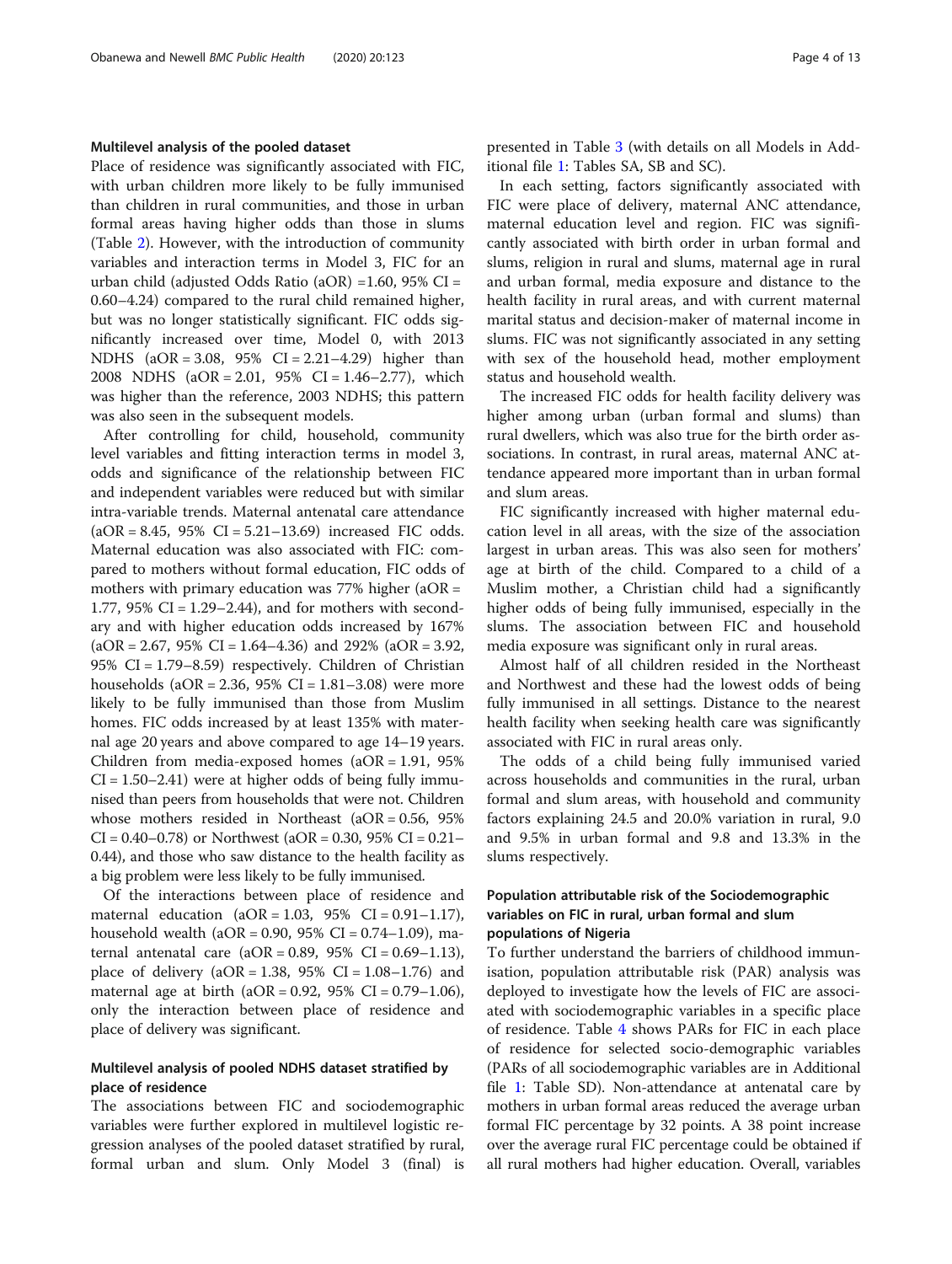<span id="page-4-0"></span>

| Table 2 Association between socio-demographic factors and full immunisation status (assessed at 12–23 months) in Nigeria, |  |
|---------------------------------------------------------------------------------------------------------------------------|--|
| multivariable logistic regression analysis (pooled DHS data)                                                              |  |

| Variable                          | Model 0                                                     |       | Model 1                                                     |       | Model 2                                                   |       | Model 3                                                   |       |
|-----------------------------------|-------------------------------------------------------------|-------|-------------------------------------------------------------|-------|-----------------------------------------------------------|-------|-----------------------------------------------------------|-------|
|                                   | Adjusted Odds ratio $P$ value<br>95% Confidence<br>interval |       | Adjusted Odds ratio $P$ value<br>95% Confidence<br>interval |       | Adjusted Odds ratio P value<br>95% Confidence<br>interval |       | Adjusted Odds ratio P value<br>95% Confidence<br>interval |       |
| Place of Residence                |                                                             |       |                                                             |       |                                                           |       |                                                           |       |
| Rural                             | 1.00                                                        |       | 1.00                                                        |       | 1.00                                                      |       | 1.00                                                      |       |
| Formal                            | 6.37 (4.63,8.78)                                            | 0.001 | 2.35 (1.85,2.97)                                            | 0.001 | 1.80 (1.41,2.28)                                          | 0.001 | 1.69 (0.89,3.22)                                          | 0.108 |
| Slum                              | 5.13 (3.81,6.91)                                            | 0.001 | 1.93 (1.54,2.42)                                            | 0.001 | 1.76 (1.38,2.25)                                          | 0.001 | 1.45 (0.44,4.78)                                          | 0.541 |
| DHS                               |                                                             |       |                                                             |       |                                                           |       |                                                           |       |
| 2003                              | 1.00                                                        |       | 1.00                                                        |       | 1.00                                                      |       | 1.00                                                      |       |
| 2008                              | 2.01 (1.46,2.77)                                            | 0.001 | 2.99 (2.14,4.17)                                            | 0.001 | 2.77 (1.84,4.16)                                          | 0.001 | 3.27 (2.12,5.03)                                          | 0.001 |
| 2013                              | 3.08 (2.21,4.29)                                            | 0.001 | 4.12 (2.92,5.82)                                            | 0.001 | 3.84 (2.53,5.83)                                          | 0.001 | 4.51 (2.90,7.02)                                          | 0.001 |
| CHILD LEVEL FACTORS               |                                                             |       |                                                             |       |                                                           |       |                                                           |       |
| Birth order                       |                                                             |       |                                                             |       |                                                           |       |                                                           |       |
| $> = 6$                           |                                                             |       | 1.00                                                        |       | 1.00                                                      |       | 1.00                                                      |       |
| $\mathbf{1}$                      |                                                             |       | 1.60 (1.27,2.01)                                            | 0.001 | 1.82 (1.30,2.55)                                          | 0.001 | 1.69 (1.19,2.40)                                          | 0.004 |
| $2 - 3$                           |                                                             |       | 1.52 (1.23,1.87)                                            | 0.001 | 1.47(1.11, 1.94)                                          | 0.007 | 1.39 (1.04,1.86)                                          | 0.028 |
| $4 - 5$                           |                                                             |       | 1.24 (1.00,1.54)                                            | 0.053 | 1.19 (0.92,1.54)                                          | 0.177 | 1.14(0.87, 1.48)                                          | 0.342 |
| Place of delivery                 |                                                             |       |                                                             |       |                                                           |       |                                                           |       |
| Home                              |                                                             |       | 1.00                                                        |       | 1.00                                                      |       | 1.00                                                      |       |
| Health facility                   |                                                             |       | 3.75 (3.00,4.69)                                            | 0.001 | 2.07 (1.69,2.54)                                          | 0.001 | 1.13 (0.73,1.73)                                          | 0.591 |
| Antenatal attendance              |                                                             |       |                                                             |       |                                                           |       |                                                           |       |
| No                                |                                                             |       | 1.00                                                        |       | 1.00                                                      |       | 1.00                                                      |       |
| Yes                               |                                                             |       | 11.37(8.09,15.99)                                           | 0.001 | 7.44 (5.31,10.42)                                         | 0.001 | 8.45 (5.21,13.69)                                         | 0.001 |
| Don't know                        |                                                             |       | 7.66(5.32,11.03)                                            | 0.001 | 4.81 (3.30,7.00)                                          | 0.001 | 6.45 (2.82,14.72)                                         | 0.001 |
| HOUSEHOLD LEVEL FACTORS           |                                                             |       |                                                             |       |                                                           |       |                                                           |       |
| Maternal education level          |                                                             |       |                                                             |       |                                                           |       |                                                           |       |
| No education                      |                                                             |       |                                                             |       | 1.00                                                      |       | 1.00                                                      |       |
| Primary                           |                                                             |       |                                                             |       | 2.14 (1.66,2.76)                                          | 0.001 | 1.77 (1.29,2.44)                                          | 0.001 |
| Secondary                         |                                                             |       |                                                             |       | 3.43 (2.57,4.58)                                          | 0.001 | 2.67 (1.64,4.36)                                          | 0.001 |
| Higher                            |                                                             |       |                                                             |       | 5.08 (3.36,7.68)                                          | 0.001 | 3.92 (1.79,8.59)                                          | 0.001 |
| Sex of Household head             |                                                             |       |                                                             |       |                                                           |       |                                                           |       |
| Male                              |                                                             |       |                                                             |       | 1.00                                                      |       | 1.00                                                      |       |
| Female                            |                                                             |       |                                                             |       | 1.16(0.91,1.48)                                           | 0.242 | 1.10(0.85, 1.41)                                          | 0.502 |
| Religion                          |                                                             |       |                                                             |       |                                                           |       |                                                           |       |
| Islam                             |                                                             |       |                                                             |       | 1.00                                                      |       | 1.00                                                      |       |
| Christian                         |                                                             |       |                                                             |       | 3.22 (2.50,4.17)                                          | 0.001 | 2.36 (1.81,3.08)                                          | 0.001 |
| Traditionalist/ others            |                                                             |       |                                                             |       | 0.84(0.51, 1.38)                                          | 0.489 | 0.84(0.50, 1.40)                                          | 0.499 |
| Mother employment status          |                                                             |       |                                                             |       |                                                           |       |                                                           |       |
| No                                |                                                             |       |                                                             |       | 1.00                                                      |       | 1.00                                                      |       |
| Yes                               |                                                             |       |                                                             |       | 1.22 (0.93,1.60)                                          | 0.154 | 1.15 (0.87,1.52)                                          | 0.327 |
| Maternal age at the child's birth |                                                             |       |                                                             |       |                                                           |       |                                                           |       |
| $14 - 19$                         |                                                             |       |                                                             |       | 1.00                                                      |       | 1.00                                                      |       |
| $20 - 29$                         |                                                             |       |                                                             |       | 2.22(1.62,3.04)                                           | 0.001 | 2.35 (1.61,3.45)                                          | 0.001 |
| $30 - 39$                         |                                                             |       |                                                             |       | 2.85(1.95,4.16)                                           | 0.001 | 3.33(1.84,6.02)                                           | 0.001 |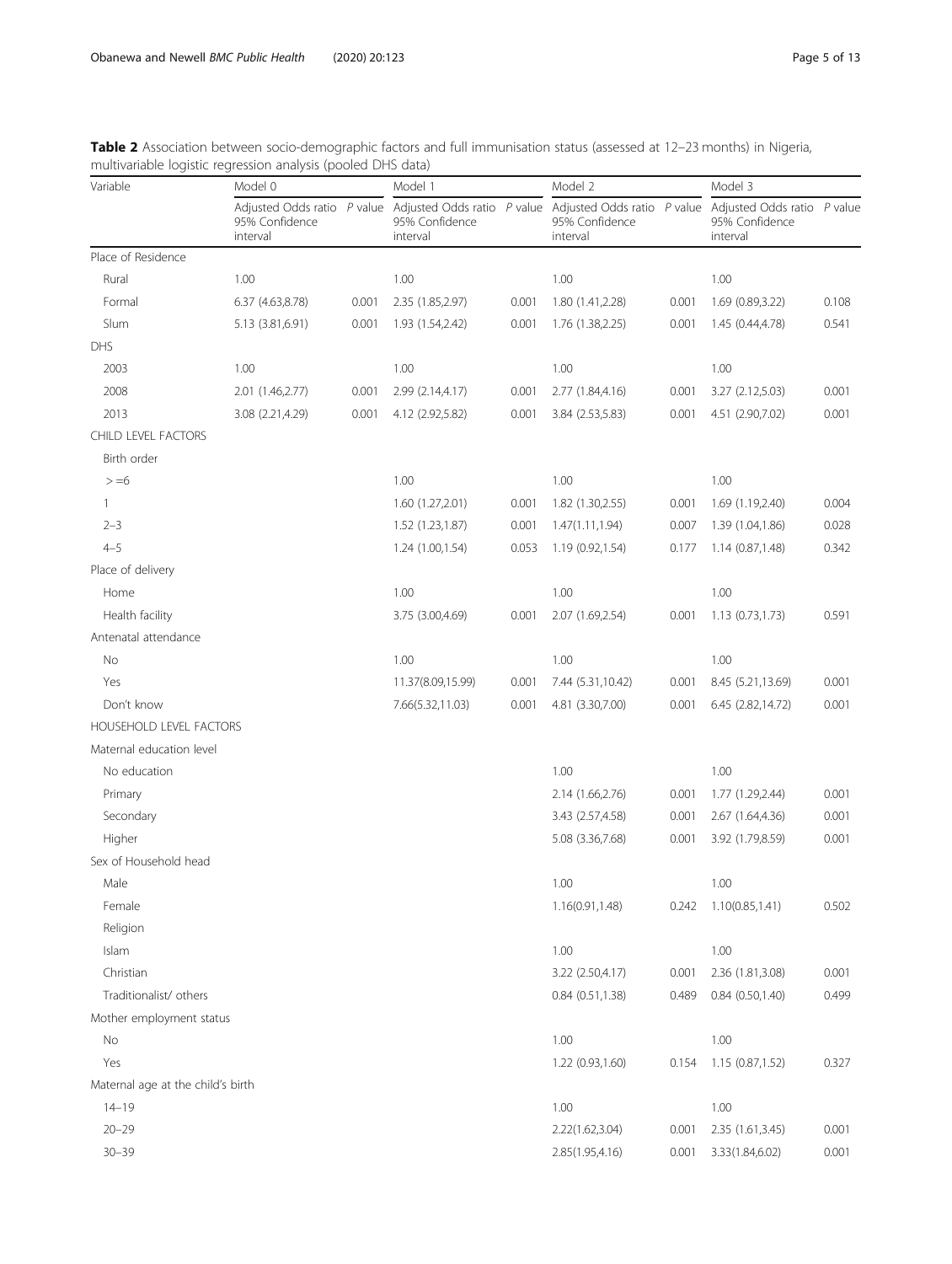| Variable                                                                      | Model 0                                                     |  | Model 1                                                     |  | Model 2                                                     |       | Model 3                                                   |       |
|-------------------------------------------------------------------------------|-------------------------------------------------------------|--|-------------------------------------------------------------|--|-------------------------------------------------------------|-------|-----------------------------------------------------------|-------|
|                                                                               | Adjusted Odds ratio $P$ value<br>95% Confidence<br>interval |  | Adjusted Odds ratio $P$ value<br>95% Confidence<br>interval |  | Adjusted Odds ratio $P$ value<br>95% Confidence<br>interval |       | Adjusted Odds ratio P value<br>95% Confidence<br>interval |       |
| $40 - 49$                                                                     |                                                             |  |                                                             |  | 3.33(1.98,5.60)                                             | 0.001 | 4.41(1.86,10.44)                                          | 0.001 |
| Current marital status                                                        |                                                             |  |                                                             |  |                                                             |       |                                                           |       |
| Never married                                                                 |                                                             |  |                                                             |  | 1.00                                                        |       | 1.00                                                      |       |
| Married/partner                                                               |                                                             |  |                                                             |  | 0.69(0.43, 1.12)                                            | 0.136 | 0.77(0.47, 1.27)                                          | 0.304 |
| No longer together                                                            |                                                             |  |                                                             |  | 0.77(0.40, 1.48)                                            | 0.438 | 0.93(0.47, 1.83)                                          | 0.826 |
| Decision maker on spending of mothers income                                  |                                                             |  |                                                             |  |                                                             |       |                                                           |       |
| No income mother<br>/missing                                                  |                                                             |  |                                                             |  | 1.00                                                        |       | 1.00                                                      |       |
| Mother alone                                                                  |                                                             |  |                                                             |  | 1.12 (0.86,1.47)                                            | 0.394 | 1.17 (0.88,1.55)                                          | 0.279 |
| mother& spouse                                                                |                                                             |  |                                                             |  | 1.25 (0.92,1.70)                                            | 0.163 | 1.19 (0.86,1.63)                                          | 0.301 |
| spouse alone                                                                  |                                                             |  |                                                             |  | $0.77$ $(0.53, 1.12)$                                       | 0.174 | 0.76(0.51, 1.12)                                          | 0.162 |
| Media exposure                                                                |                                                             |  |                                                             |  |                                                             |       |                                                           |       |
| No                                                                            |                                                             |  |                                                             |  | 1.00                                                        |       | 1.00                                                      |       |
| Yes                                                                           |                                                             |  |                                                             |  | 1.89 (1.51,2.36)                                            | 0.001 | 1.91 (1.50,2.41)                                          | 0.001 |
| Household wealth                                                              |                                                             |  |                                                             |  |                                                             |       |                                                           |       |
| Poor                                                                          |                                                             |  |                                                             |  | 1.00                                                        |       | 1.00                                                      |       |
| Moderate                                                                      |                                                             |  |                                                             |  | 1.14 (0.96,1.35)                                            | 0.129 | 1.30 (0.91,1.85)                                          | 0.155 |
| Rich                                                                          |                                                             |  |                                                             |  | 1.31 (0.93,1.85)                                            | 0.126 | 1.69 (0.86,3.32)                                          | 0.126 |
| COMMUNITY LEVEL FACTORS                                                       |                                                             |  |                                                             |  |                                                             |       |                                                           |       |
| Region                                                                        |                                                             |  |                                                             |  |                                                             |       |                                                           |       |
| Northcentral                                                                  |                                                             |  |                                                             |  |                                                             |       | 1.00                                                      |       |
| Northeast                                                                     |                                                             |  |                                                             |  |                                                             |       | 0.56(0.40,0.78)                                           | 0.001 |
| Northwest                                                                     |                                                             |  |                                                             |  |                                                             |       | 0.30(0.21, 0.44)                                          | 0.001 |
| Southeast                                                                     |                                                             |  |                                                             |  |                                                             |       | 1.10(0.78, 1.55)                                          | 0.589 |
| Southsouth                                                                    |                                                             |  |                                                             |  |                                                             |       | 1.54(1.11, 2.14)                                          | 0.010 |
| Southwest                                                                     |                                                             |  |                                                             |  |                                                             |       | 0.90(0.65, 1.24)                                          | 0.523 |
| Distance to nearest<br>Health Facility<br>Big problem No/Not a<br>big problem |                                                             |  |                                                             |  |                                                             |       | 1.00<br>1.69 (1.37,2.09)                                  | 0.001 |
| Interactions with place of<br>residence Maternal<br><b>Education</b>          |                                                             |  |                                                             |  |                                                             |       | 1.03(0.91, 1.17)                                          | 0.643 |
| Household wealth                                                              |                                                             |  |                                                             |  |                                                             |       | 0.90(0.74,1.09)                                           | 0.289 |
| ANC attendance                                                                |                                                             |  |                                                             |  |                                                             |       | 0.89(0.69,1.13)                                           | 0.331 |
| Place of delivery                                                             |                                                             |  |                                                             |  |                                                             |       | 1.38 (1.08,1.76)                                          | 0.010 |
| Mothers birth age                                                             |                                                             |  |                                                             |  |                                                             |       | 0.92 (0.79,1.06)                                          | 0.238 |

Table 2 Association between socio-demographic factors and full immunisation status (assessed at 12–23 months) in Nigeria, multivariable logistic regression analysis (pooled DHS data) (Continued)

had similar effect in each of the areas, either increasing or decreasing FIC, but with differing magnitude. FIC could be increased in rural, urban formal and slum by 19, 11 and 14 points respectively if all deliveries were at health facilities. FIC would be increased by 11, 5 and 4 points in rural, urban formal and slum

populations respectively if all mothers had attended at least one antenatal care session.

However, maternal primary education would increase FIC by 6 points in rural areas but reduce FIC by 8 and 4 points in urban and slum populations respectively. The FIC of children with mothers aged 14–19 years was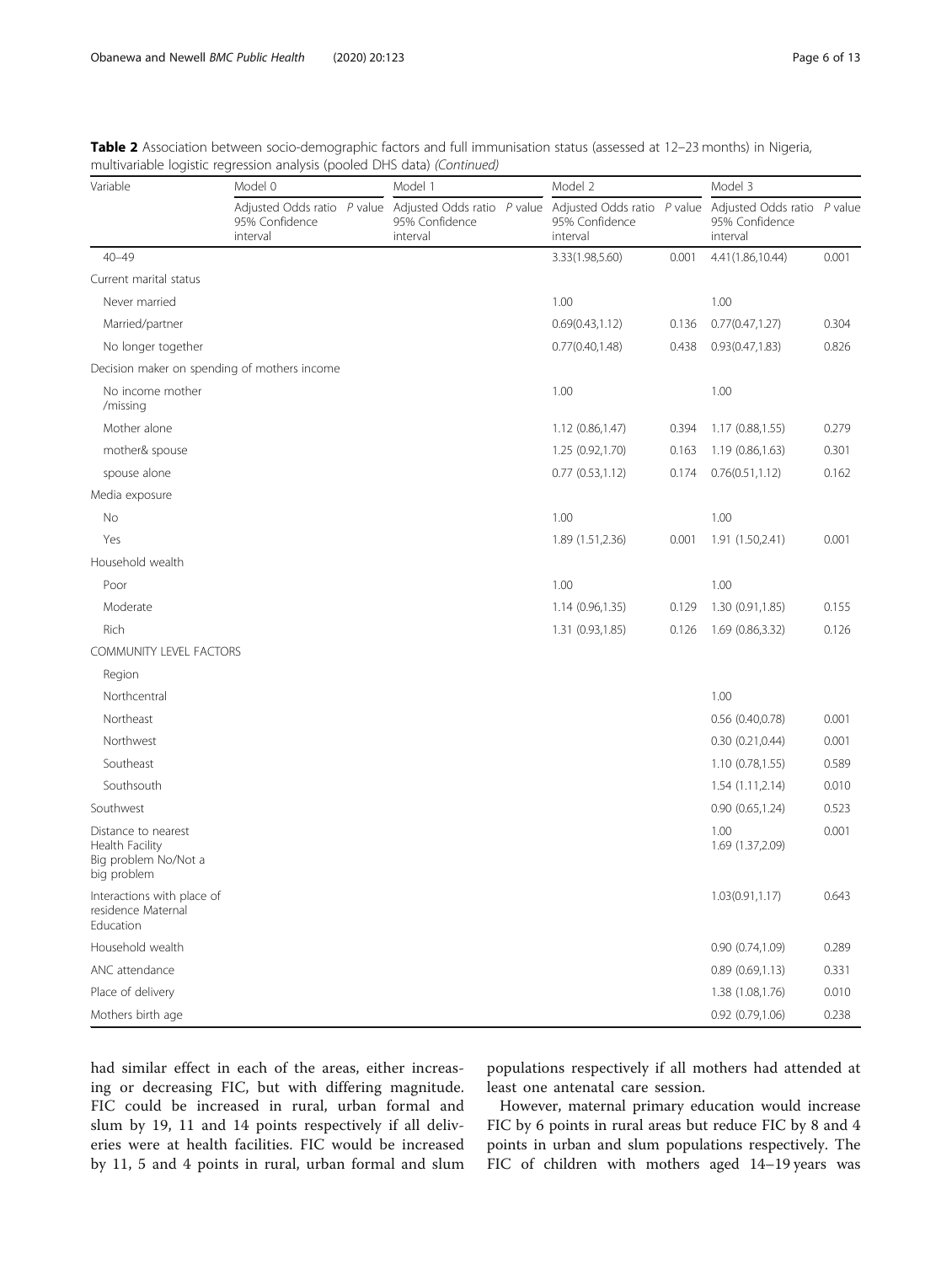| Variable / Category                          | Model 3 of places of residence |                                |                                |  |  |  |  |  |
|----------------------------------------------|--------------------------------|--------------------------------|--------------------------------|--|--|--|--|--|
|                                              | Rural ( $n = 7920$ )           | Urban formal ( $n = 2087$ )    | Slum ( $n = 1836$ )            |  |  |  |  |  |
|                                              | Adjusted Odd ratio / (95% C.I) | Adjusted Odd ratio / (95% C.I) | Adjusted Odd ratio / (95% C.I) |  |  |  |  |  |
| CHILD                                        |                                |                                |                                |  |  |  |  |  |
| Birth order                                  |                                |                                |                                |  |  |  |  |  |
| $> = 6$                                      | 1.00                           | 1.00                           | 1.00                           |  |  |  |  |  |
| 1                                            | 1.30 (0.81,2.08)               | 2.43 (1.01,5.87)               | 5.39 (1.37,21.29)              |  |  |  |  |  |
| $2 - 3$                                      | 1.15 (0.78,1.68)               | 1.50 (0.72,3.12)               | 3.00 (1.00,9.13)               |  |  |  |  |  |
| $4 - 5$                                      | 0.94(0.66, 1.34)               | 1.38 (0.69,2.75)               | 2.05 (0.78,5.40)               |  |  |  |  |  |
| Place of delivery                            |                                |                                |                                |  |  |  |  |  |
| Home                                         | 1.00                           | 1.00                           | 1.00                           |  |  |  |  |  |
| Health facility                              | 1.47 (1.12,1.94)               | 2.62 (1.43,4.79)               | 5.39 (2.18,13.33)              |  |  |  |  |  |
| Antenatal attendance                         |                                |                                |                                |  |  |  |  |  |
| No                                           | 1.00                           | 1.00                           | 1.00                           |  |  |  |  |  |
| Yes                                          | 8.37 (5.34,13.12)              | 6.82 (2.29,20.34)              | 8.07 (2.15,30.25)              |  |  |  |  |  |
| Don't know                                   | 5.07 (3.06,8.41)               | 2.89 (0.94,8.88)               | 5.19 (1.21,22.37)              |  |  |  |  |  |
| <b>HOUSEHOLD</b>                             |                                |                                |                                |  |  |  |  |  |
| Maternal education level                     |                                |                                |                                |  |  |  |  |  |
| No education                                 | 1.00                           | 1.00                           | 1.00                           |  |  |  |  |  |
| Primary                                      | 1.67 (1.19,2.35)               | 1.77 (0.83,3.79)               | 2.48 (1.02,6.05)               |  |  |  |  |  |
| Secondary                                    | 2.49 (1.68,3.69)               | 4.57 (1.94,10.79)              | 4.46 (1.68,11.82)              |  |  |  |  |  |
| Higher                                       | 4.99 (2.48,10.06)              | 9.18 (3.05,27.64)              | 5.03 (1.52,16.65)              |  |  |  |  |  |
| Sex of Household head                        |                                |                                |                                |  |  |  |  |  |
| Male                                         | 1.00                           | 1.00                           | 1.00                           |  |  |  |  |  |
| Female                                       | 1.09 (0.76,1.54)               | 1.04 (0.60,1.94)               | 1.55 (0.62,3.86)               |  |  |  |  |  |
| Religion                                     |                                |                                |                                |  |  |  |  |  |
| Islam                                        | 1.00                           | 1.00                           | 1.00                           |  |  |  |  |  |
| Christian                                    | 2.63 (1.79,3.86)               | 1.59 (0.89,2.86)               | 5.69 (2.09,15.45)              |  |  |  |  |  |
| Traditionalist/ others                       | 0.20(0.09, 0.45)               | 0.40(0.10, 1.18)               | 0.28(0.09, 0.88)               |  |  |  |  |  |
| Mother employment status                     |                                |                                |                                |  |  |  |  |  |
| No                                           | 1.00                           | 1.00                           | 1.00                           |  |  |  |  |  |
| Yes                                          | 1.16(0.81, 1.67)               | 1.78 (0.80,3.98)               | 0.41(0.13, 1.30)               |  |  |  |  |  |
| Maternal age at the child's birth            |                                |                                |                                |  |  |  |  |  |
| $14 - 19$                                    | 1.00                           | 1.00                           | 1.00                           |  |  |  |  |  |
| $20 - 29$                                    | 1.76 (1.17,2.66)               | 5.25 (1.86,14.85)              | 2.18 (0.70,6.84)               |  |  |  |  |  |
| $30 - 39$                                    | 2.19 (1.32,3.63)               | 6.64 (2.03,21.75)              | 2.63 (0.66,10.53)              |  |  |  |  |  |
| $40 - 49$                                    | 2.05 (1.02,4.13)               | 9.87 (2.01,48.59)              | 5.40 (0.80,36.48)              |  |  |  |  |  |
| Current marital status                       |                                |                                |                                |  |  |  |  |  |
| Never married                                | 1.00                           | 1.00                           | 1.00                           |  |  |  |  |  |
| Married/partner                              | 0.80(0.42, 1.54)               | 1.48 (0.42,5.22)               | 0.19(0.03, 1.33)               |  |  |  |  |  |
| No longer together                           | 1.14 (0.47,2.78)               | 2.93 (0.52,16.60)              | 0.05(0.03, 0.82)               |  |  |  |  |  |
| Decision maker on spending of mothers income |                                |                                |                                |  |  |  |  |  |
| No income mother /missing                    | 1.00                           | 1.00                           | 1.00                           |  |  |  |  |  |
| Mother alone                                 | 1.05 (0.73,1.50)               | 1.04 (0.48,2.26)               | 4.52 (1.34,15.30)              |  |  |  |  |  |

<span id="page-6-0"></span>

| Table 3 Association between socio-demographic factors and full immunisation status (assessed at 12-23 months) in Rural, Urban |
|-------------------------------------------------------------------------------------------------------------------------------|
| formal and slum residence of Nigeria, Multilevel logistic regression analysis (DHS 2003, 2008 and 2013 data)                  |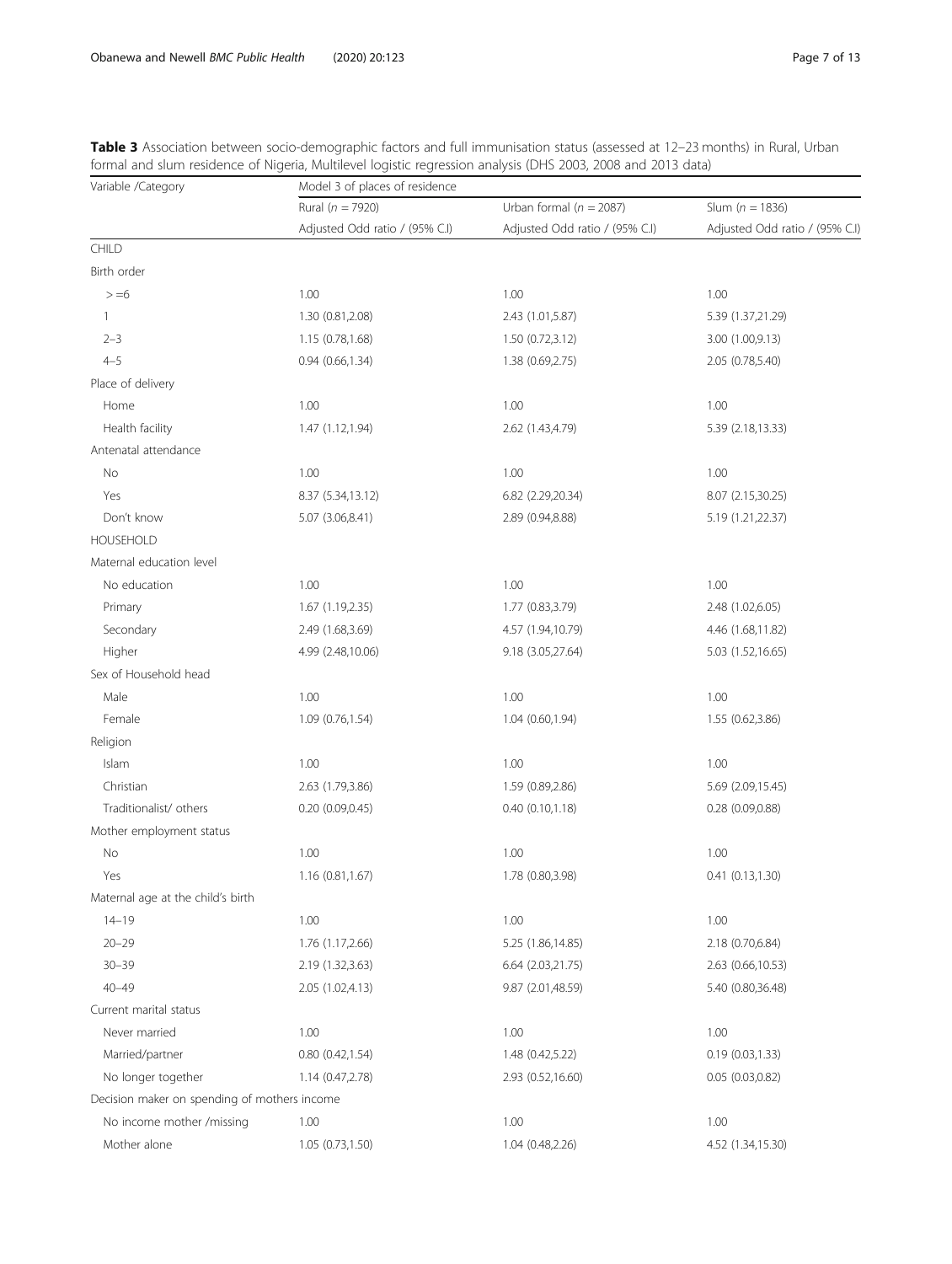| Variable /Category                  | Model 3 of places of residence |                                |                                |  |  |  |  |
|-------------------------------------|--------------------------------|--------------------------------|--------------------------------|--|--|--|--|
|                                     | Rural ( $n = 7920$ )           | Urban formal ( $n = 2087$ )    | Slum ( $n = 1836$ )            |  |  |  |  |
|                                     | Adjusted Odd ratio / (95% C.I) | Adjusted Odd ratio / (95% C.I) | Adjusted Odd ratio / (95% C.I) |  |  |  |  |
| mother& spouse                      | 1.42(0.94, 2.15)               | 0.65(0.27,1.56)                | 3.00 (0.82,10.97)              |  |  |  |  |
| spouse alone                        | 0.80(0.48, 1.36)               | 0.43(0.15, 1.20)               | 2.17 (0.51,9.15)               |  |  |  |  |
| Media exposure                      |                                |                                |                                |  |  |  |  |
| No                                  | 1.00                           | 1.00                           | 1.00                           |  |  |  |  |
| Yes                                 | 1.91 (1.43,2.54)               | 1.35 (0.65,2.79)               | 2.49 (0.95,6.53)               |  |  |  |  |
| Household wealth                    |                                |                                |                                |  |  |  |  |
| Poor                                | 1.00                           | 1.00                           | 1.00                           |  |  |  |  |
| Moderate                            | 1.16 (0.91,1.48)               | 0.80(0.50, 1.27)               | 0.89(0.51, 1.57)               |  |  |  |  |
| Rich                                | 1.41 (0.87,2.29)               | 0.70(0.32, 1.53)               | 1.83 (0.22,15.58)              |  |  |  |  |
| COMMUNITY                           |                                |                                |                                |  |  |  |  |
| Region                              |                                |                                |                                |  |  |  |  |
| Northcentral                        | 1.00                           | 1.00                           | 1.00                           |  |  |  |  |
| Northeast                           | 0.61(0.39, 0.95)               | 0.56(0.20, 1.55)               | 0.21(0.07,0.66)                |  |  |  |  |
| Northwest                           | 0.26(0.16, 0.44)               | 0.85(0.33,2.14)                | 0.20(0.06, 0.67)               |  |  |  |  |
| Southeast                           | 1.15 (0.70,1.92)               | 3.01 (1.19,7.57)               | 0.37(0.11, 1.21)               |  |  |  |  |
| Southsouth                          | 1.73(1.11, 2.71)               | 5.61 (1.88,16.71)              | 0.41(0.13, 1.21)               |  |  |  |  |
| Southwest                           | 0.85(0.51, 1.43)               | 1.12(0.54, 2.33)               | 0.88(0.34, 2.31)               |  |  |  |  |
| Distance to nearest Health Facility |                                |                                |                                |  |  |  |  |
| Big problem                         | 1.00                           | 1.00                           | 1.00                           |  |  |  |  |
| No/Not a big problem                | 1.76 (1.35,2.29)               | 1.77 (0.99,3.17)               | 2.21 (0.95,5.13)               |  |  |  |  |
| Household variance (S.E)            | 0.104(0.164)                   | 0.003(0.141)                   | 0.131(0.277)                   |  |  |  |  |
| Household ICC                       | 0.245                          | 0.090                          | 0.098                          |  |  |  |  |
| Community variance (S.E)            | $0.212(0.135)^*$               | $0.343$ $(.123)^*$             | 0.374(0.139)                   |  |  |  |  |

| Table 3 Association between socio-demographic factors and full immunisation status (assessed at 12-23 months) in Rural, Urban |
|-------------------------------------------------------------------------------------------------------------------------------|
| formal and slum residence of Nigeria, Multilevel logistic regression analysis (DHS 2003, 2008 and 2013 data) (Continued)      |

S.E standard error; AIC Akaike information criterion; ICC Intra Class Correlation; C.I Confidence interval:\*p- Value < 0.05

Community ICC 0.200 0.200 0.095 0.133 Goodness of fit- AIC 5457 5457 1941 2185 2185 1941

reduced by 7 to 21 points depending on place of residence. The effect of being exposed to media on increased FIC was felt more in the rural (6 points) and least in urban formal (3 points), while a 4 point percentage difference was achieved in the slums. Being resident in any of the 3 southern regions increased the FIC percentage, while in two (Northeast and Northwest) of the 3 Northern regions, the risk of reduced FIC was increased. Each percentage point represents tens of eligible children: 79 in rural ( $n = 7920$ ), 21 in urban formal ( $n =$ 2087) and 18 in slum (1836).

## **Discussion**

Using three national Demographic and Health surveys, 2003, 2008 and 2013, we quantify the associations between FIC and child, household and community factors in Nigeria. Allowing for child, household and community level factors, in multilevel logistic analysis of a

pooled data set covering the three DHS, the odds of being fully immunised in 2008 was triple, and in 2013 it was 4.5-times that in 2003. FIC differed substantially by place of residence, with children in urban formal and slum areas being 69 and 45% respectively, more likely to be immunised than those in rural areas. Overall, and in each of the three place of residence strata separately, we found place of delivery, antenatal care, maternal education, maternal age at child birth, religion, place of residence, media exposure and distance to the health facility to be significantly associated with FIC. The pattern of the adjusted odds in overall pooled and stratified logistic models were similar, although the magnitude of odds varied. The pooled analyses provided quantification of changes over time, as well as reliable quantification of the associations with sociodemographic variables allowing for year and setting. Then stratified analyses allowed quantification of the association, highlighting potential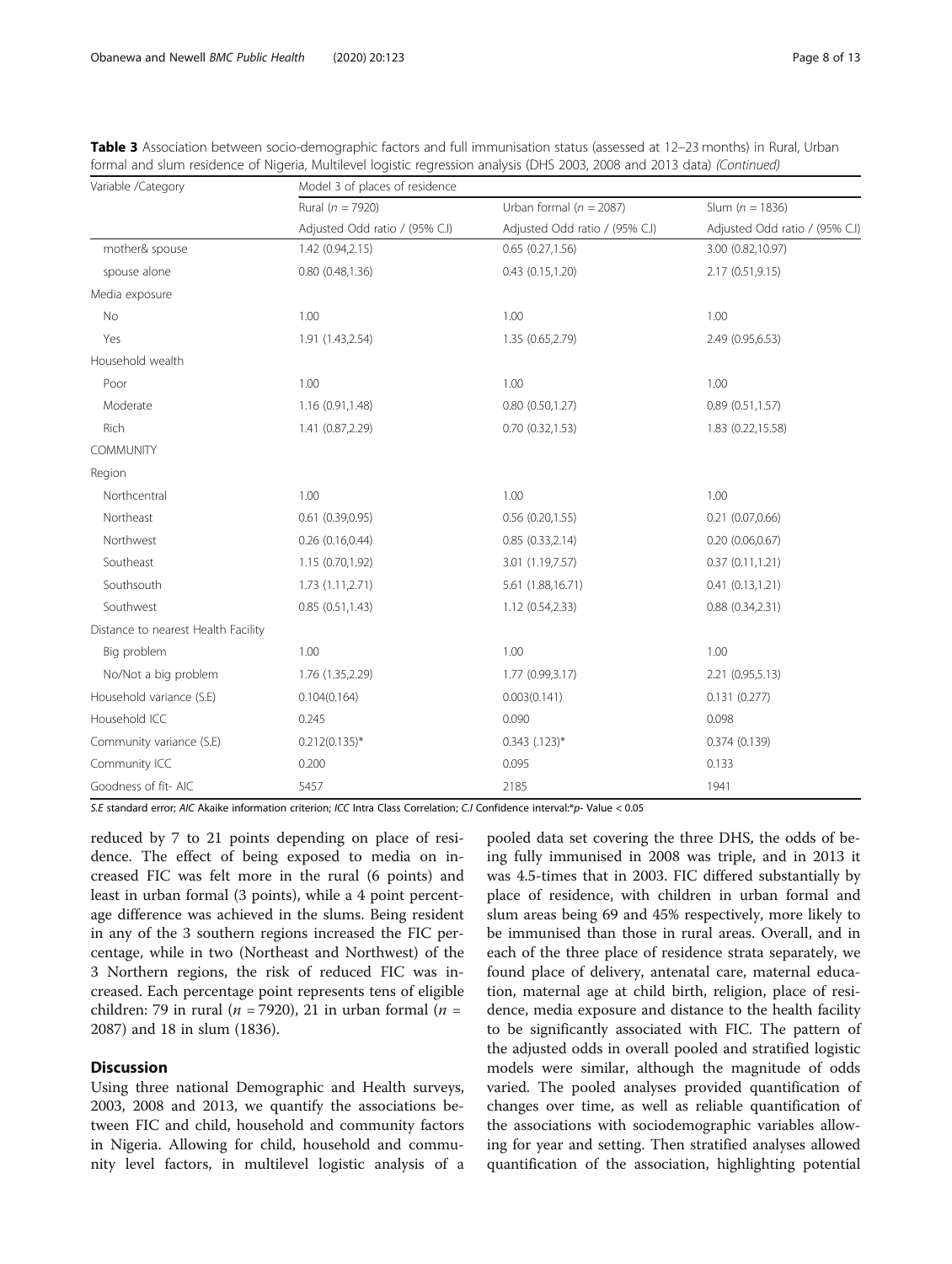| Variables/Risk                    | Rural ( $n = 7920$ )             | Urban formal ( $n = 2087$ )     | Slum ( $n = 1836$ )         |
|-----------------------------------|----------------------------------|---------------------------------|-----------------------------|
| factors                           | PAR in % /(95% C.I)              | PAR in % /(95% C.I)             | PAR in % /(95% C.I)         |
| CHILD                             |                                  |                                 |                             |
| Birth order                       |                                  |                                 |                             |
| $\mathbf{1}$                      | 3.00 (1.18, 4.83)                | 7.99 (3.79, 12.16)              | 10.51 (6.11, 14.86)         |
| $2 - 3$                           | 2.06 (0.81, 3.31)                | $0.43$ $(-2.41, 3.27)$          | 4.97 (1.84, 8.08)           |
| $4 - 5$                           | $-0.75$ ( $-2.15$ , 0.66)        | $-0.03$ ( $-4.07, 4.01$ )       | $-2.22$ ( $-5.84,1.41$ )    |
| $> = 6$                           | $-3.60$ ( $-4.84$ , $-2.36$ )    | $-11.86$ ( $-16.55$ , $-7.11$ ) | $-15.81$ (-19.49,-12.08)    |
| Place of delivery                 |                                  |                                 |                             |
| Home                              | $-6.28$ ( $-6.83$ , $-5.72$ )    | $-19.16(-21.87,-16.41)$         | $-19.13(-21.43,-16.81)$     |
| Health facility                   | 18.78 (17.12, 20.43)             | 10.52 (9.02, 12.02)             | 13.51 (11.87,15.13)         |
| Antenatal attendance              |                                  |                                 |                             |
| No                                | $-13.24$ ( $-14.03$ , $-12.44$ ) | $-31.70(-35.74, -27.54)$        | $-28.94(-32.26,-25.54)$     |
| Yes                               | 10.88 (10.07,11.70)              | 4.66 (3.66, 5.67)               | 4.27 (3.26, 5.28)           |
| Don't know                        | 6.96 (3.91, 9.99)                | $0.76$ ( $-0.73$ , 5.77)        | $2.86$ ( $-3.44$ , $9.14$ ) |
| <b>HOUSEHOLD</b>                  |                                  |                                 |                             |
| Maternal education level          |                                  |                                 |                             |
| No education                      | $-10.64$ ( $-11.34$ , $-9.93$ )  | $-27.50(-30.75,-24.18)$         | $-23.74(-26.40,-21.04)$     |
| Primary                           | 5.49 (3.82, 7.15)                | $-07.84$ ( $-12.14,-3.52$ )     | $-3.54$ ( $-7.39$ , 0.32)   |
| Secondary                         | 20.54 (18.53, 22.54)             | 9.13(6.71, 11.53)               | 12.28 (9.35,15.18)          |
| Higher                            | 38.15 (31.17, 44.72)             | 22.88 (17.68, 27.95)            | 23.76 (18.09,29.27)         |
| Maternal age at the child's birth |                                  |                                 |                             |
| $14 - 19$                         | $-6.58$ ( $-8.11, -5.05$ )       | $-21.18(-27.25,-14.94)$         | $-11.52(-17.53,-5.42)$      |
| $20 - 29$                         | 2.72 (0.50, 1.04)                | $0.97$ ( $-0.95$ , $2.89$ )     | $1.52$ (-0.46, 3.49)        |
| $30 - 39$                         | 3.80 (2.38, 5.23)                | 3.71 (0.36, 7.05)               | $0.93$ (-2.33, 4.18)        |
| $40 - 49$                         | $-0.77$ $(-4.21, 2.68)$          | $1.49$ (-9.4,12.39)             | $-0.60$ ( $-9.90$ , 8.72)   |
| Media exposure                    |                                  |                                 |                             |
| No                                | $-8.25$ $(-9.11, -7.39)$         | $-19.97(-24.99,-14.84)$         | $-19.50(-23.54,-15.39)$     |
| Yes                               | 6.30 (5.64, 6.96)                | 2.81 (2.10, 3.53)               | 3.56 (2.82, 4.31)           |
| <b>COMMUNITY</b>                  |                                  |                                 |                             |
| Region                            |                                  |                                 |                             |
| Northcentral                      | 5.83 (3.86, 7.81)                | $-2.81 (-8.63, 3.02)$           | 10.19 (5.31, 15.02)         |
| Northeast                         | $-6.00$ $(-7.25, -4.74)$         | $-23.25(-28.20,-18.18)$         | $-17.89(-21.21,-14.54)$     |
| Northwest                         | $-12.21$ $(-13.08,-11.35)$       | $-22.08(-26.37,-17.70)$         | $-20.59(-24.05,-17.09)$     |
| Southeast                         | 23.22 (19.12, 27.23)             | 11.46 (7.02, 15.84)             | 11.67 (5.24, 18.00)         |
| Southsouth                        | 20.15 (17.41, 22.86)             | 19.69 (13.38, 25.85)            | 10.78 (4.62, 16.85)         |
| Southwest                         | 12.60 (8.95, 16.22)              | 6.37 (2.95, 9.78)               | 21.05 (16.21, 25.80)        |

<span id="page-8-0"></span>Table 4 Population attributable risk of the Sociodemographic variables on FIC in rural, urban formal and slum populations of Nigeria

differences by setting in these associations. In line with this adjusted odds, the PAR analysis quantified what could be achieved if these variables are optimised and provided more explanation of the FIC variation like health system related factors being more influential in the rural area compared to urban.

different places of residence and the improvement that could be obtained by ensuring all mothers obtain the level of the socio-demographic variable associated with optimum FIC.

Overall, our results are in line with those from previous studies  $[6-9]$  $[6-9]$  $[6-9]$  $[6-9]$  $[6-9]$ , based on more robust methodology we provided more details such as the association in the

## Child level factors

Our finding that children of lower birth orders were more likely to be fully immunised than higher birth orders confirm evidence from studies in Nigeria and India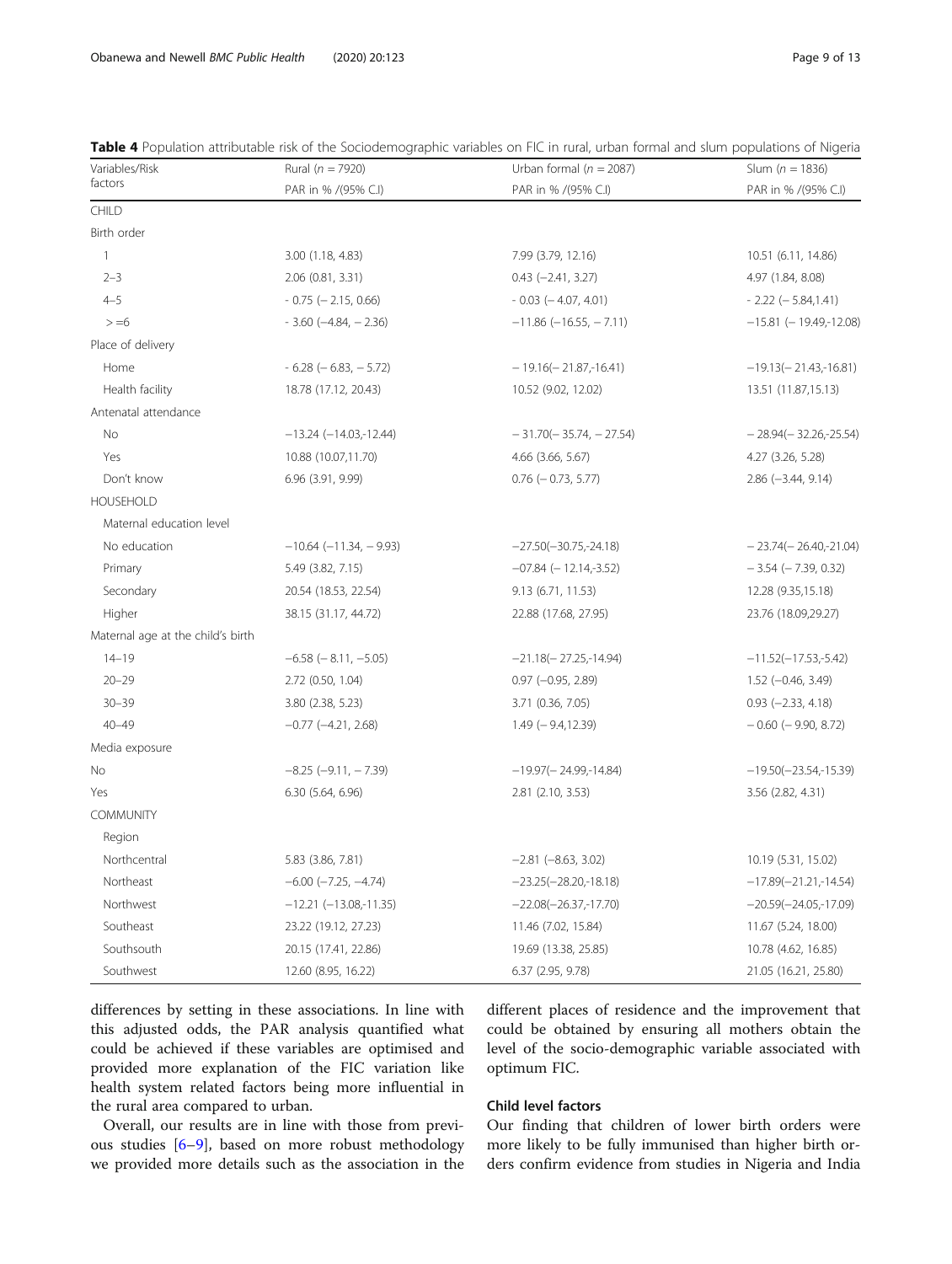[[6,](#page-11-0) [24](#page-11-0)–[27](#page-11-0)]. Competing demands for family resources and time with increasing number of children likely explains at least part of this association [[28](#page-11-0)]. In our study FIC was higher among children delivered in a health facility than those delivered at home in all three settings, similar to earlier studies  $[6-9]$  $[6-9]$  $[6-9]$ , which were criticised on methodological grounds for including the 1999 NDHS data in their analyses [[29\]](#page-11-0). Health facility delivery would likely increase the uptake of birth dose vaccines, BCG, OPV and HBV, and the provision of immunisation health messages, including date and place for subsequent immunisation sessions [\[9](#page-11-0), [27](#page-11-0), [30,](#page-11-0) [31\]](#page-12-0). Further, nondelivery in a health facility may be suggestive of distrust and lack of confidence in modern medicine and its providers [[32](#page-12-0)]. Similarly, children of mothers who attended antenatal care during their pregnancy independently had higher FIC coverage and significantly greater odds of being fully immunised than children whose mothers did not attend antenatal care. Adding to previously reported evidence [\[9](#page-11-0), [26](#page-11-0), [31\]](#page-12-0), this study provided the strength and pattern of the significance of the association and residence disparity between antenatal care and fully immunised odds in Nigeria, with stratified multilevel analysis that showed the FIC adjusted odds of delivery in health facility was highest in the slums. PAR analysis estimated the percentage point increase in FIC that can be achieved if all mothers had attended antenatal care.

## Household level factors

Maternal education level was consistently associated with FIC: as the mothers' level of education increased, the child's fully immunised odds increased, in line with results of several studies from Nigeria and elsewhere [\[6](#page-11-0), [7,](#page-11-0) [17](#page-11-0)–[19,](#page-11-0) [24](#page-11-0), [25](#page-11-0), [28,](#page-11-0) [32](#page-12-0)–[45\]](#page-12-0). We additionally explored and quantified the pattern and trend of the association between maternal education and FIC status over the years in the general population and in each of the three settings and found its influence positive. Further analysis with PAR estimated that if maternal education was improved the whole population would benefit but the rural population stand to gain more. Increased maternal education is likely associated with increased health seeking behaviour, improved understanding of immunisation messages, knowledge of available immunisation delivery sites and having more money to cover the transport cost to health facilities [\[27](#page-11-0), [46](#page-12-0), [47\]](#page-12-0).

Mother's religion was also associated with the likelihood of the child to be fully immunised, such that a Christian child was several times more likely to be fully immunised than a Muslim child, with at least 25 point difference in their FIC irrespective of place of residence. This finding corroborated results from previous research in Nigeria and other countries [[25,](#page-11-0) [48](#page-12-0), [49\]](#page-12-0). Renne explained that Muslim leaders in Nigeria felt the vaccines were contaminated with HIV and anti-fertility substances aimed at reducing the Muslim population [\[48](#page-12-0)], while Taylor identified political and socioeconomic factors as reasons for acceptance or refusal of polio vaccine administration [\[49](#page-12-0)]. New evidence provided by this study was the lack of significance of the relationship between religion and fully immunised child odds in the urban formal areas. As found in earlier studies, the association between the age of the mother and fully immunised child status was significant [[25,](#page-11-0) [41](#page-12-0), [50\]](#page-12-0). Reasons suggested include lack of child care experience by young mother, experience gained by older mothers on the effectiveness of vaccines, and the effect of treating child illness on family income  $[6, 9]$  $[6, 9]$  $[6, 9]$  $[6, 9]$ . Our study population was larger than those in previous studies, and nationally representative, thus increasing reliability of our findings.

Households with regular exposure to media had children with higher FIC than households without regular media exposure. This relationship had been documented as a determinant of childhood immunisation in previous research based on secondary analysis of NDHS datasets [[9,](#page-11-0) [25](#page-11-0)]. The media provides information on the benefits of immunisation, health activities and location of health facilities, as such can serve as a tool to improve childhood immunisation [\[47\]](#page-12-0).

Contrary to the findings of previous studies in Nigeria [[9,](#page-11-0) [25\]](#page-11-0), we found that the association between household wealth and childhood immunisation was not statistically significant, which may be attributed to the recoding of the wealth variable in this study to make it urban or rural relative, lest all rural population were classed as being poor relative to urban populations. Despite the free provision of immunisation services in public owned health facilities, there are still indirect costs that can be barriers, such as transport cost to the health facility that is far from the mothers, and for the low income earner's inability to be excused from work as a result of the considerable time spent for journey to and time spent in the health facility [[8\]](#page-11-0). Also, the lack of money has been reported to hinder appropriate health care seeking behaviour [[9](#page-11-0)].

#### Community level factors

Overall, the Northern regions (Northcentral, Northeast and Northwest) had lower FIC adjusted odds than the Southern (Southeast, Southsouth and Southwest) regions, also reported by others  $[17–19, 40, 43]$  $[17–19, 40, 43]$  $[17–19, 40, 43]$  $[17–19, 40, 43]$  $[17–19, 40, 43]$  $[17–19, 40, 43]$  $[17–19, 40, 43]$  $[17–19, 40, 43]$ . Reasons suggested include higher education level and higher household wealth in the South than in the North, northerners are mostly Muslims and the southerners predominantly Christian, and the recent Muslim insurgency in the Northeast [[9,](#page-11-0) [25](#page-11-0)]. However, across the six regions in Nigeria, there was high variability in the likelihood of being fully immunised. The Northwest region which is the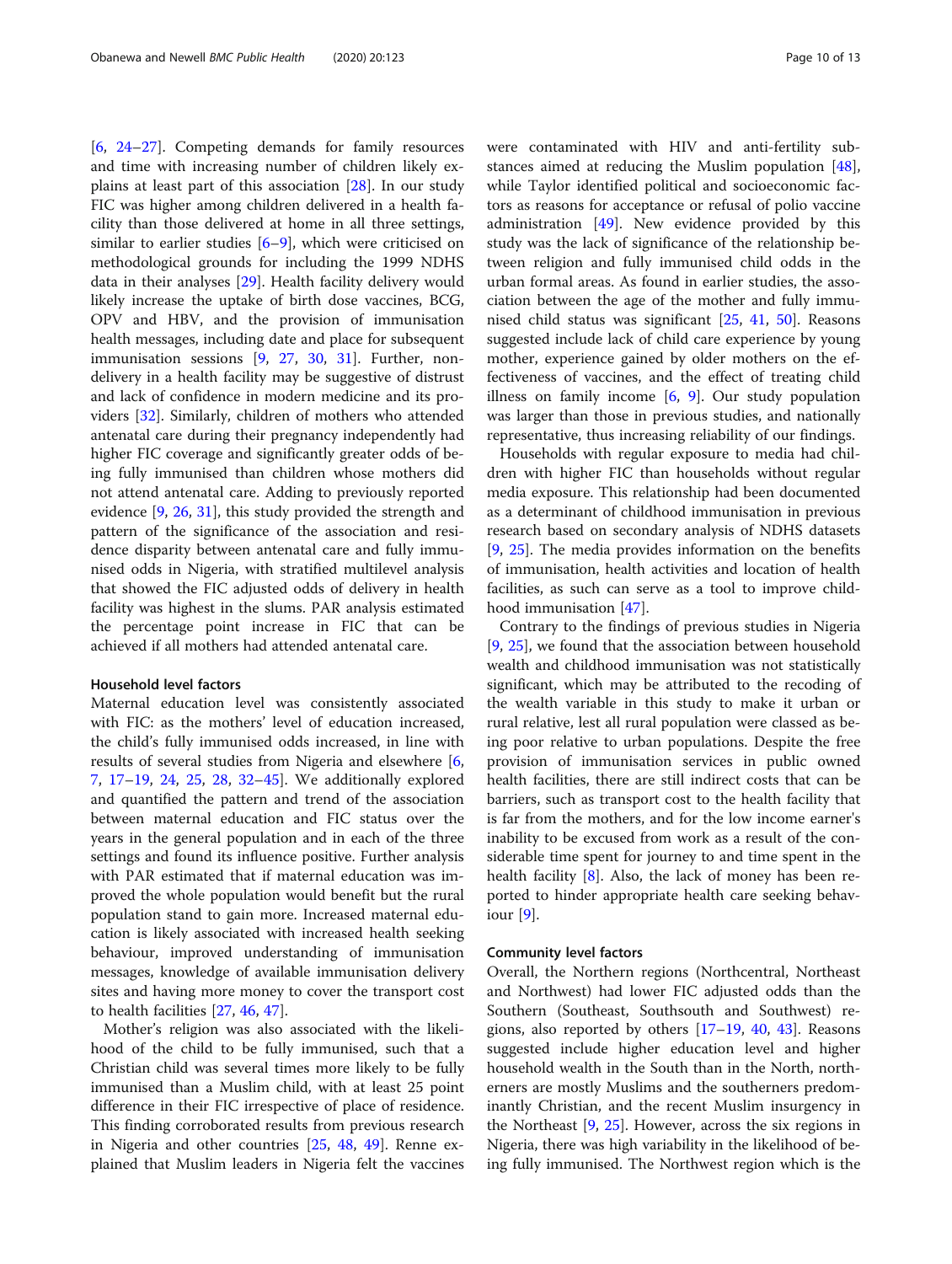<span id="page-10-0"></span>most populous had the lowest FIC coverage and least fully immunised child odds compared to the other regions, while the Southsouth region had the highest fully immunised children odds. As expected, children of mothers who felt the distance to the nearest health facility to seek health was a big problem had lower FIC coverage and lower fully immunised child odds than children with mothers who did not see the distance as a big problem. This finding is in line with the results of several studies in Nigeria [\[9](#page-11-0), [25](#page-11-0), [51](#page-12-0)].

Our novel contribution lies in the PAR estimates, which showed that the population FIC in each of the three areas of residence was dependent on key sociodemographic exposure. Simply, the PAR is the additional number of children that would have been vaccinated if the sociodemographic variable had been maximised. Though no particular PAR trend was found across the places of residence, variables such as maternal education and media exposure that are linked to building knowledge about immunisation had the greatest effects in the rural areas, next was the slums and least in the urban formal settings. The PAR estimated highest percentage point increase in FIC can be achieved in all places of residence by giving all mothers higher education: rural (38.15), urban formal (22.88) and slum (23.76). Also, with all households having regular media exposure, the PAR was rural (6.30), urban formal (2.81) and slum (3.56). Hence, PAR analysis makes planning more realistic since target setting can be more correctly done as the number of children to be reached to increase the FIC by a percent as well as the variable to minimise or maximise to achieve it in each residence is known.

#### Study limitations

The analyses are based on data from retrospective crosssectional surveys; immunisation data was collected for children aged between 12 and 23 months from the child's immunisation card, with the mother recalling the information if the card was not available. Maternal report may be subject to recall bias, especially as event could have occurred more than a year before the interview. Similarly, maternal education level has been reported to be associated with recall bias, with the mothers of more educated level being more likely to accurately recall the child's immunisation history. Thus, adjusting for maternal education in the multilevel logistic models reduced the effect of maternal education on the recall bias [[52](#page-12-0)]. The household wealth variable in NDHS is a proxy based on the presence or otherwise of a number of assets, rather than on direct measurement of household income [\[53](#page-12-0)]. However, contrary to earlier studies, we calculated household wealth relative to the area of residence rather than for the overall population, and our wealth variable thus indicates wealth relative to

the wealth of others living in the same area. Some of the selected NDHS variables were not perfectly aligned to the research question, for example the variable, "distance to the nearest health facility when seeking health care", does not specifically refer to child immunisation. As the NDHS data provides information only on urban and rural place of residence, we used UN HABITAT guidelines to recode the urban data into formal and slum households. This may have introduced selection bias, as the DHS sampling process was based on projections from general census held several years earlier, and as such may not be fully representative of the population when the DHS was conducted.

## Conclusion

Nigeria's fully immunised child coverage of about 23% is unacceptably low; utilisation of immunisation services is associated with sociodemographic variables acting at child, household, community and health system levels. However, even the most privileged sociodemographic groups do not achieve the recommended FIC coverage target. With this very low FIC coverage, the prevalence of vaccine preventable diseases will continue, leading to high child mortality rates and increased health expenditure by parents.

The pattern and coverage of being fully immunised across the sociodemographic variables were similar in all areas of residence (rural, urban formal and slum). The FIC was highest in urban formal, with the slums values slightly lower and the rural figures much lower. Although the very low rural coverages may be largely due to lack of health facilities and immunisation education as indicated by PAR analysis, the intra-urban disparity is mostly unexplained, and requires further qualitative and interventional research. But our epidemiological analysis has made it easier by estimating the risk as such quantifying the FIC point increase that can be achieved if specific sociodemographic variable (risk) are addressed in the various communities, thereby making prioritisation of interventions much easier.

In the meantime, pending further evidence, suggestions for improvement are location specific: Immunisation session reminders in the slums, engagement of Moslem leaders in slum and rural areas, improved immunisation education in all residences and re-establish outreach services in rural communities.

## Supplementary information

Supplementary information accompanies this paper at [https://doi.org/10.](https://doi.org/10.1186/s12889-020-8170-6) [1186/s12889-020-8170-6.](https://doi.org/10.1186/s12889-020-8170-6)

Additional file 1: Table SA. Association between socio-demographic factors and full immunisation status (assessed at 12–23 months) in Rural Nigeria, Multilevel logistic regression analysis (DHS 2003, 2008 and 2013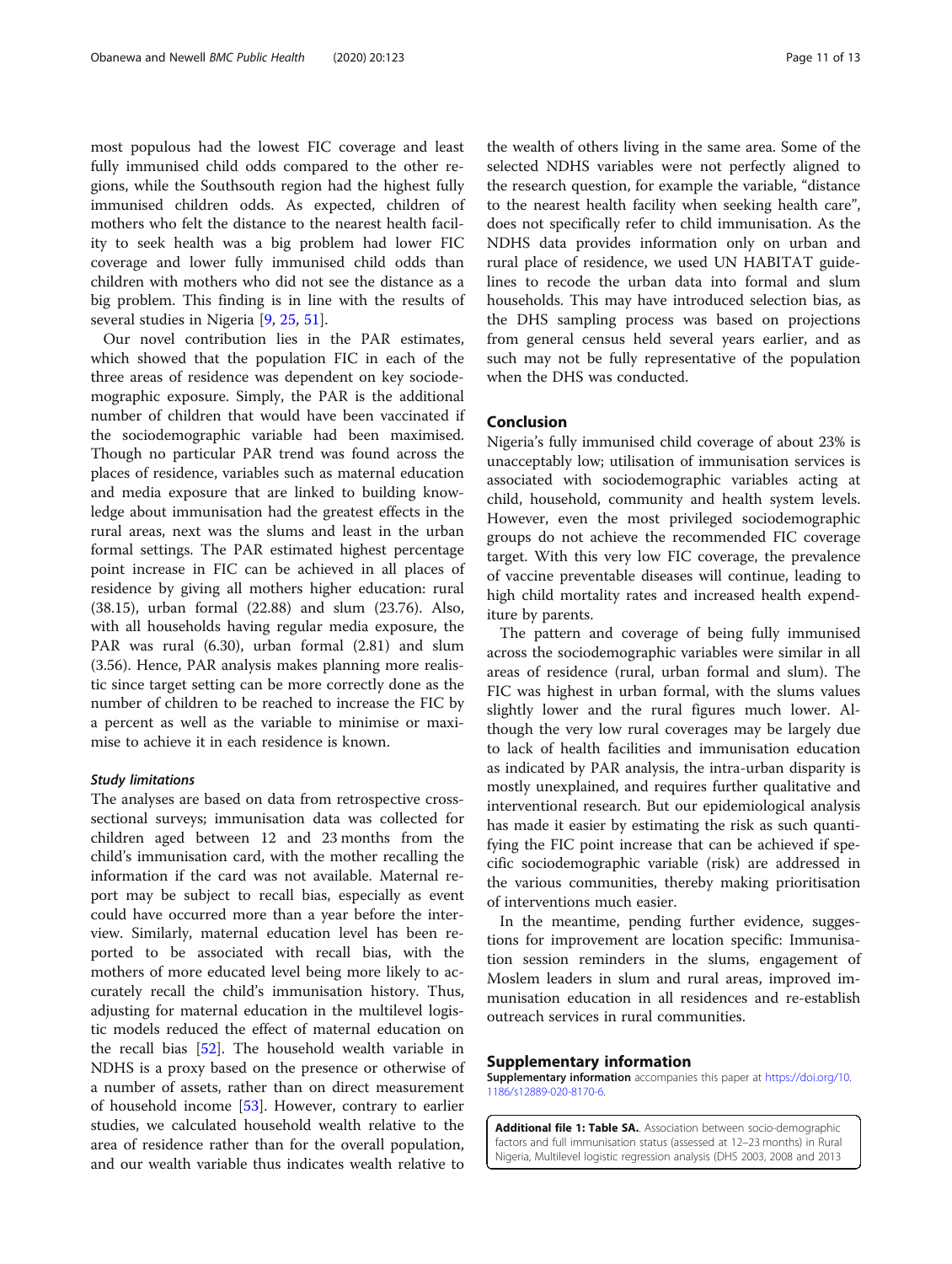<span id="page-11-0"></span>data. Table SB. Association between socio-demographic factors and full immunisation status (assessed at 12–23 months) in Nigerian Urban formal Households, Multilevel logistic regression analysis (DHS 2003, 2008 and 2013 data. Table SC. Association between socio-demographic factors and full immunisation status (assessed at 12–23 months) in Nigerian Urban Slum Households, Multilevel logistic regression analysis (DHS 2003, 2008 and 2013 data. Table SD. Multivariate population attributable risk for fully immunised child coverage by place of residence.

#### Abbreviations

ANC: Antenatal Care; aOR: Adjusted Odds Ratio; DHS: Demographic and Health Survey; DPT: Diphtheria Pertussis Tetanus; FIC: Fully Immunised Child; NDHS: Nigeria Demographic and Health Survey; OR: Odds Ratio; PAR: Population Attributable Risk

#### Acknowledgements

Professor Nyovani Janet Madise provided technical support in the early stage of the study.

#### Authors' contributions

OAO and MLN jointly conceptualised the study. OAO carried out the statistical analysis and reviewed by MLN. Both authors wrote, read and approved the final manuscript

#### Funding

The authors received no financial support for the research and authorship of this article.

#### Availability of data and materials

The anonymised data of the Demographic and Health Surveys conducted in Nigeria in 2003, 2008 and 2013 are available at ([www.measuredhs.com](http://www.measuredhs.com/)), after approval by Measure DHS, but the analyses are available from the corresponding author on reasonable request.

#### Ethics approval and consent to participate

This study conducted secondary analysis of anonymised data previously collected for the Demographic and Health Surveys conducted in Nigeria in 2003, 2008 and 2013 by the Monitoring and Evaluation to Assess and Use Results Demographic and Health Surveys (MEASURE DHS) project [\(www.](http://www.measuredhs.com/) [measuredhs.com\)](http://www.measuredhs.com/), in conjunction with the National Population Commission of Nigeria; approval for the use of the data was granted by Measure DHS. The surveys were carried out in line with best ethical practice with two ethical review approvals: 1. Institutional Review Board of Macro International in Calverton in the United States of America and 2. National Ethical Review Committees in Nigeria. During the NDHS, information was collected confidentially after written informed consent for participation had been obtained from all the participants.

#### Consent for publication

Not applicable.

#### Competing interests

The authors declare that they have no competing interests.

#### Author details

<sup>1</sup>Global Health Research Institute, School of Human Development and Health, Faculty of Medicine, University of Southampton, Southampton SO17 1BJ, UK. <sup>2</sup>School of Public Health, Faculty of Health Sciences, University of Witwatersrand, Johannesburg, South Africa.

#### Received: 19 September 2019 Accepted: 7 January 2020 Published online: 29 January 2020

#### References

- World Health Organisation: Media centre Factsheet [[http://www.who.int/](http://www.who.int/mediacentre/factsheets/fs378/en/) [mediacentre/factsheets/fs378/en/](http://www.who.int/mediacentre/factsheets/fs378/en/)]. Accessed 02 Jan 2019.
- Tao W, Petzold M, Forsberg BC. Routine vaccination coverage in low- and middle-income countries: further arguments for accelerating support to child vaccination services. Glob Health Action. 2013;6:20343.
- 3. World Health Organisation:Surveillance and Burden [\[http://www.who.int/](http://www.who.int/immunization/monitoring_surveillance/burden/estimates/en/) [immunization/monitoring\\_surveillance/burden/estimates/en/](http://www.who.int/immunization/monitoring_surveillance/burden/estimates/en/)]. Accessed 02 Jan 2019.
- 4. Feldstein LR, Mariat S, Gacic-Dobo M, Diallo MS, Conklin LM, Wallace AS. Global routine vaccination coverage, 2016. MMWR Morb Mortal Wkly Rep. 2017;66(45):1252–5.
- 5. World Bank: Nigeria Data [[http://data.worldbank.org/country/nigeria\]](http://data.worldbank.org/country/nigeria). Accessed 14 Aug 2018.
- 6. Antai D. Inequitable childhood immunization uptake in Nigeria: a multilevel analysis of individual and contextual determinants. BMC Infect Dis. 2009;9:181.
- 7. Adegboye OA, Kotze D, Adegboye OA. Multi-year trend analysis of childhood immunization uptake and coverage in Nigeria. J Biosoc Sci. 2014; 46(2):225–39.
- 8. Olorunsaiye CZ, Degge H. Variations in the uptake of routine immunization in Nigeria: examining determinants of inequitable access. Global Health Commun. 2016;2(1):19–29.
- 9. Adedokun ST, Uthman OA, Adekanmbi VT, Wiysonge CS. Incomplete childhood immunization in Nigeria: a multilevel analysis of individual and contextual factors. BMC Public Health. 2017;17(1):236.
- 10. Fry S, Cousins B, Olivola K. Health of children living in urban slums in Asia and the near east: review of existing literature and data. Washington: Environmental Health Project, US Agency for International Development; 2002.
- 11. Agarwal S, Bhanot A, Goindi G. Understanding and addressing childhood immunization coverage in urban slums. Indian Pediatr. 2005;42(7):653–63.
- 12. Mutua MK, Kimani-Murage E, Ettarh RR. Childhood vaccination in informal urban settlements in Nairobi, Kenya: who gets vaccinated? BMC Public Health. 2011;11(1):6.
- 13. Dudu JE, Onokerhoraye AG. Barriers to effective immunization in urban slums of Warri and environs, Delta State Nigeria. Int J Humanit Soc Sci Invent. 2018;7(6):18–28.
- 14. Bobadoye SA, Fakere AA. Slum prevalence in Nigeria: what role for architects? World Environ. 2013;3(2):45–51.
- 15. Olotuah A, Bobadoye S. Sustainable housing provision for the urban poor: a review of public sector intervention in Nigeria. Built Human Environ Rev. 2009;2:51–63.
- 16. Lall SV, Henderson JV, Venables AJ. Africa's cities: opening doors to the world. Washington, DC: World Bank publications; 2017.
- 17. National Population Commission. Nigeria Demographic and Health Survey 2003. Calverton: National Population Commission and ORC Macro; 2004.
- 18. National Population Commission. Nigeria Demographic and Health Survey 2008. Abuja: National Population Commission and ICF Macro; 2009.
- 19. National Population Commission. Nigeria Demographic and Health Survey 2013. Abuja: National Population Commission and ICF International; 2014.
- 20. UN HABITAT. The Challenge of Slums:global report on human settlements 2003. In: Chapter 1: development Context and Millenium Agenda. Revised and Updated version; 2010.
- 21. UN HABITAT. Global Urban Observatory: guide to monitoring target11: improving the lives of 100 million slum dwellers. In. Nairobi: UN HABITAT; 2003.
- 22. Sober E. Bayesianism-Its scope and limits. In: Proceedings-British Academy: 2002. Oxford: Oxford University Press Inc; 2002. p. 21–38.
- 23. Forster MR. Predictive accuracy as an achievable goal of science. Philos Sci. 2002;69(S3):S124–34.
- 24. Antai D. Gender inequities, relationship power, and childhood immunization uptake in Nigeria: a population-based cross-sectional study. Int J Infect Dis. 2012;16(2):e136–45.
- 25. Chidiebere O, Uchenna E, Kenechi O. Maternal sociodemographic factors that influence full child immunisation uptake in Nigeria. South Afr J Child Health. 2014;08(04):5.
- 26. Babalola S, Lawan U. Factors predicting BCG immunization status in northern Nigeria: a behavioral-ecological perspective. J Child Health Care. 2009;13(1):46–62.
- 27. Mathew JL. Inequity in childhood immunization in India: a systematic review. Indian Pediatr. 2012;49(3):203–23.
- 28. Fatiregun AA, Okoro AO. Maternal determinants of complete child immunization among children aged 12-23 months in a southern district of Nigeria. Vaccine. 2012;30(4):730–6.
- 29. DHS MEASURE: Nigeria: Standard DHS, 1999 [\[https://dhsprogram.com/what](https://dhsprogram.com/what-we-do/survey/survey-display-164.cfm)[we-do/survey/survey-display-164.cfm\]](https://dhsprogram.com/what-we-do/survey/survey-display-164.cfm). Accessed 10 Sept 2018.
- 30. Kumar D, Aggarwal A, Gomber S. Immunization status of children admitted to a tertiary-care hospital of North India: reasons for partial immunization or non-immunization. J Health Popul Nutr. 2010;28(3):300–4.